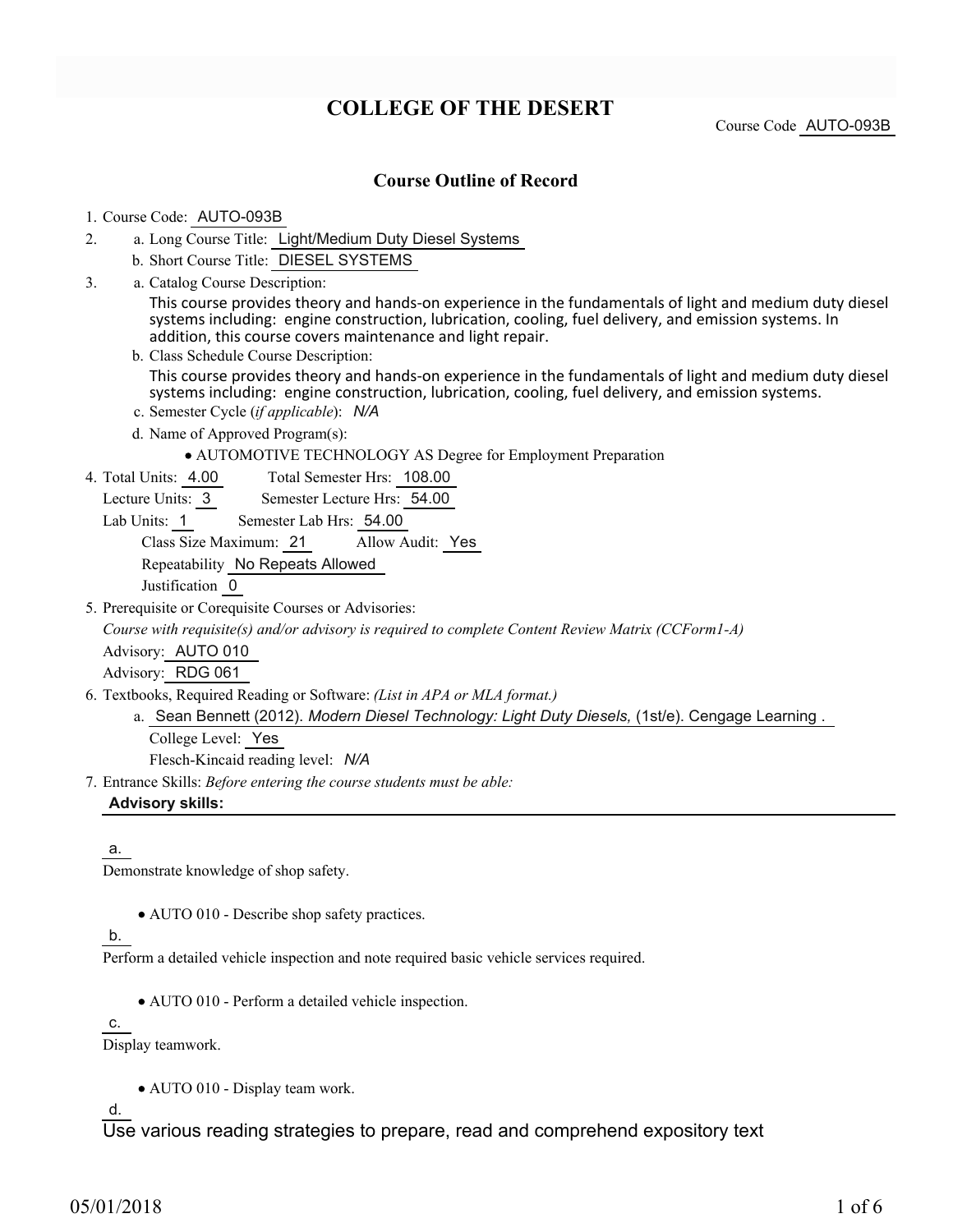• RDG 061 - Use SQ3R &/or SOAR along with outlining, note-taking, mapping summarizing and other strategies to prepare, read, & comprehend expository text.

# Read a variety of texts fluently

- RDG 061 Read a variety of texts fluently.
- f.

e.

Write organized summaries & reactions that capture main idea and supporting details

RDG 061 - Write organized summaries & reactions that capture main idea and supporting details.

## g.

## Understand multiple word meanings, uses & synonyms

- RDG 061 Understand multiple word meanings, uses  $\&$  synonyms
- 8. Course Content and Scope:

#### Lecture:

Shop safety. Introduction to diesel engines. Diesel engine cylinder blocks Cylinder head assemblies. Intake and exhaust systems. Cooling and lubricating circuits. Fuel subsystems. Injectors. Pump line nozzle (PLN) fuel injection systems. Electronically controlled injection systems. Engine electrical (cranking and charging). Engine electronics. Emissions controls. Servicing and maintenance. Diagnostics and testing.

Lab: *(if the "Lab Hours" is greater than zero this is required)*

Shop safety. Vehicle lifting Complete safety training

Engine identification Component Identification

Intake and exhaust systems. Service and maintenance

 Cooling Sysytem Proper inspection Identification **Testing** lubricating System Proper inspection Identification **Testing**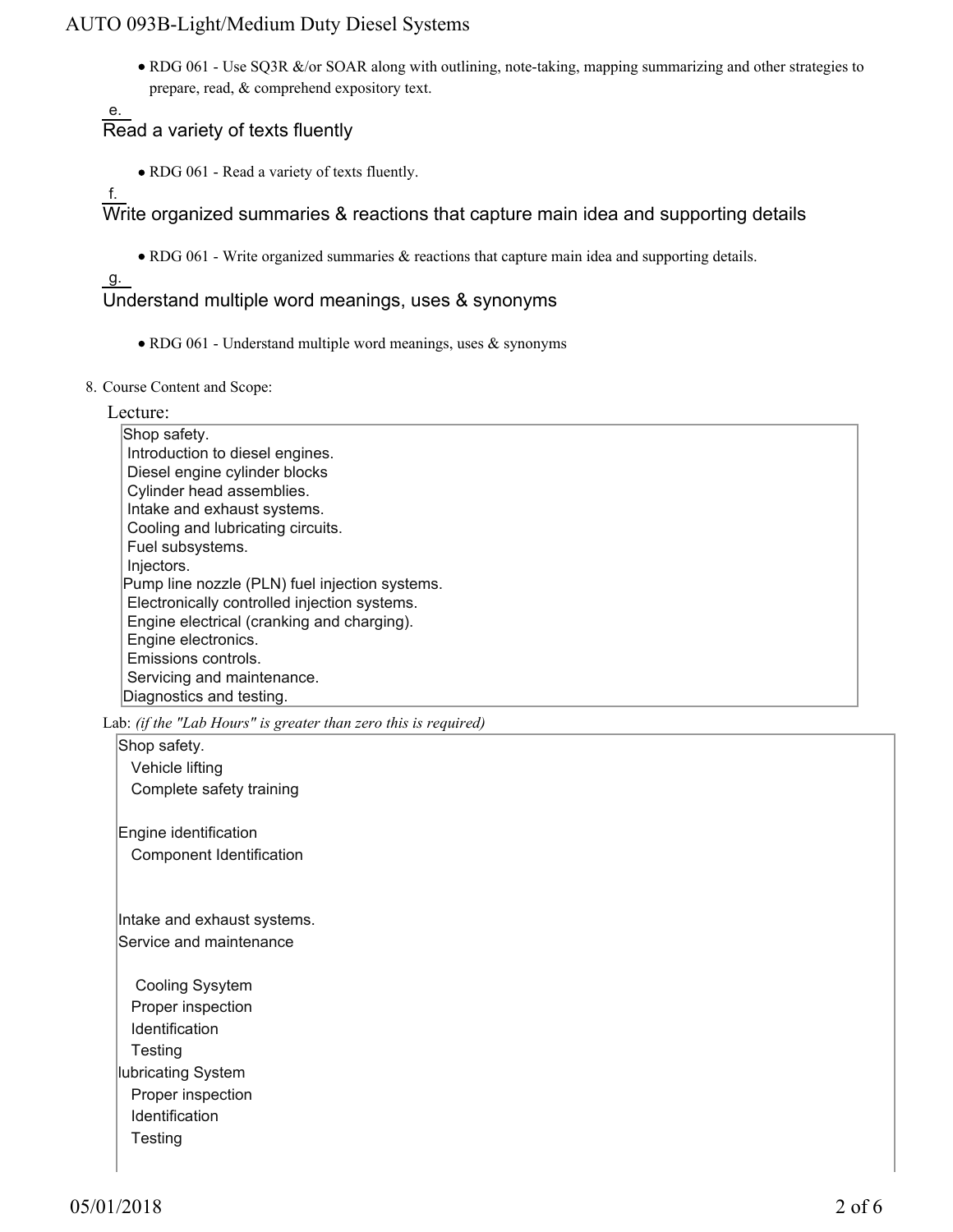Fuel systems.

 System inspection Component identification

Engine electrical (cranking and charging). Component identification

 Servicing and maintenance. Proper service procedure identification Application of service **Maintenance** 

Diagnostics and testing.

9. Course Student Learning Outcomes:

1.

Identify shop safety procedures.

2.

Successfully complete a repair order in compliance with the State of California

3.

Describe the function and operation of key diesel systems.

4.

Properly analyze service information unique to diesel systems.

5.

Perform maintenance and light repair unique to diesel systems.

10. Course Objectives: Upon completion of this course, students will be able to:

a. Demonstrate proper completion of California regulated repair order complete with all information required by the state of California.

- b. Analyze proper service information pertaining to vehicle service and repair.
- c. Differentiate gasoline engine and diesel engine operation and construction.
- d. Formulate general diagnostic service applications.
- 11. Methods of Instruction: *(Integration: Elements should validate parallel course outline elements)* 
	- a. Activity
	- b. Collaborative/Team
	- c. Demonstration, Repetition/Practice
	- d. Discussion
	- e. Individualized Study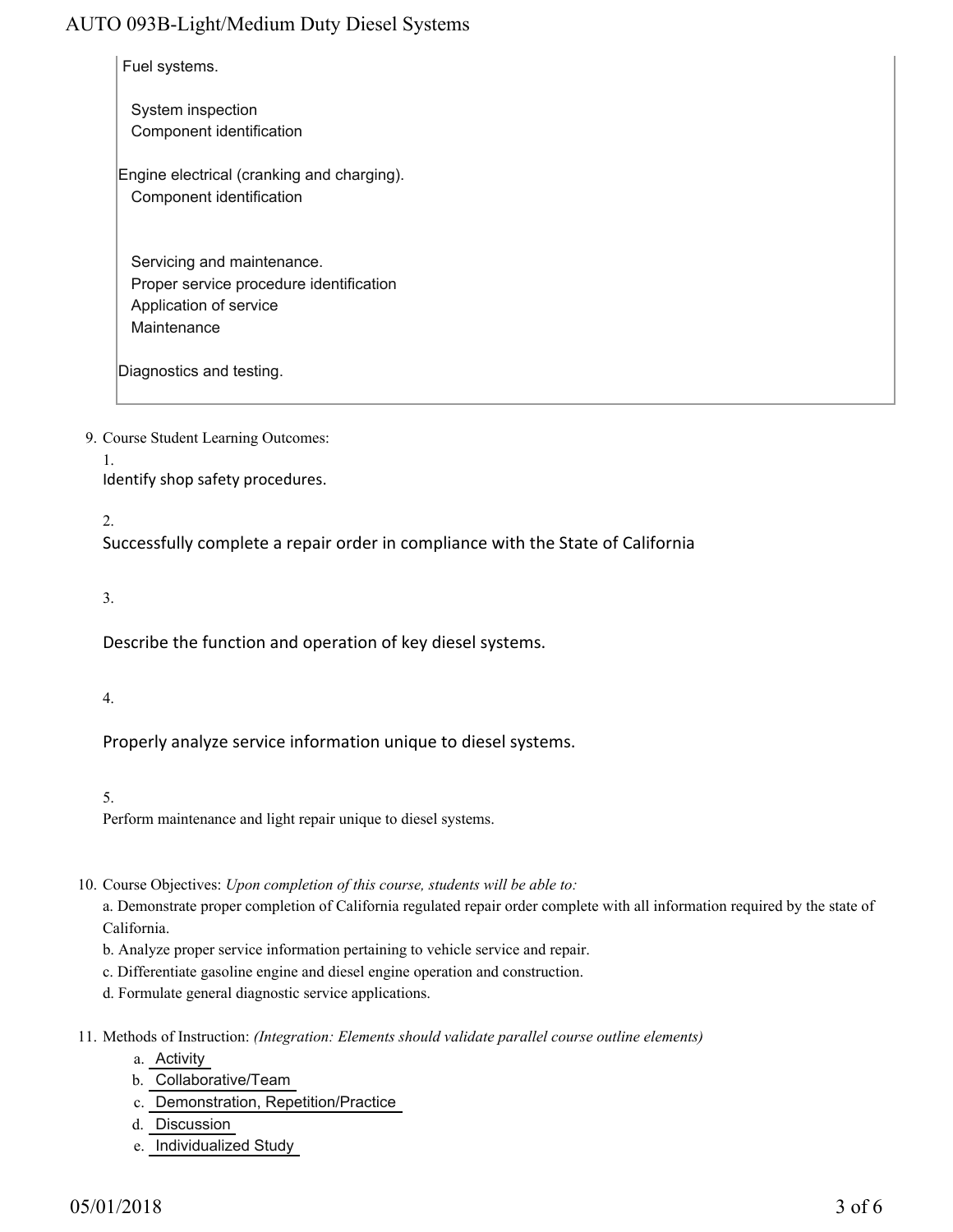- f. Laboratory
- g. Lecture
- h. Observation
- i. Participation
- j. Role Playing

12. Assignments: (List samples of specific activities/assignments students are expected to complete both in and outside of class.) In Class Hours: 108.00

Outside Class Hours: 108.00

a. In-class Assignments

Subject to, but not limited Reading assignments for required text Chapter review questions Research project/book report/oral presentation.

Classroom discussions Tests **Quizzes** Research project

b. Out-of-class Assignments

Shop interview This course provides theory and hands-on experience in the fundamentals of light and medium duty diesel systems including: engine construction, lubrication, cooling, fuel delivery, and emission systems.

- 13. Methods of Evaluating Student Progress: The student will demonstrate proficiency by:
	- College level or pre-collegiate essays
	- Written homework
	- Term or research papers
	- Reading reports
	- Laboratory projects
	- Field/physical activity observations
	- Presentations/student demonstration observations
	- Group activity participation/observation
	- Product/project development evaluation
	- Self/peer assessment and portfolio evaluation
	- True/false/multiple choice examinations
	- Mid-term and final evaluations
	- Student participation/contribution
	- Student preparation
	- Oral and practical examination
- 14. Methods of Evaluating: Additional Assessment Information:
- 15. Need/Purpose/Rationale -- All courses must meet one or more CCC missions.
	- PO-BS Critical Thinking

Locate questions and problems as a result of conversation, reading, and lectures

Communicate meaningfully with others.

#### PO-BS Problem Solving

 Recognize the importance of checking a proposed solution to verify that it satisfies the requirements of a problem.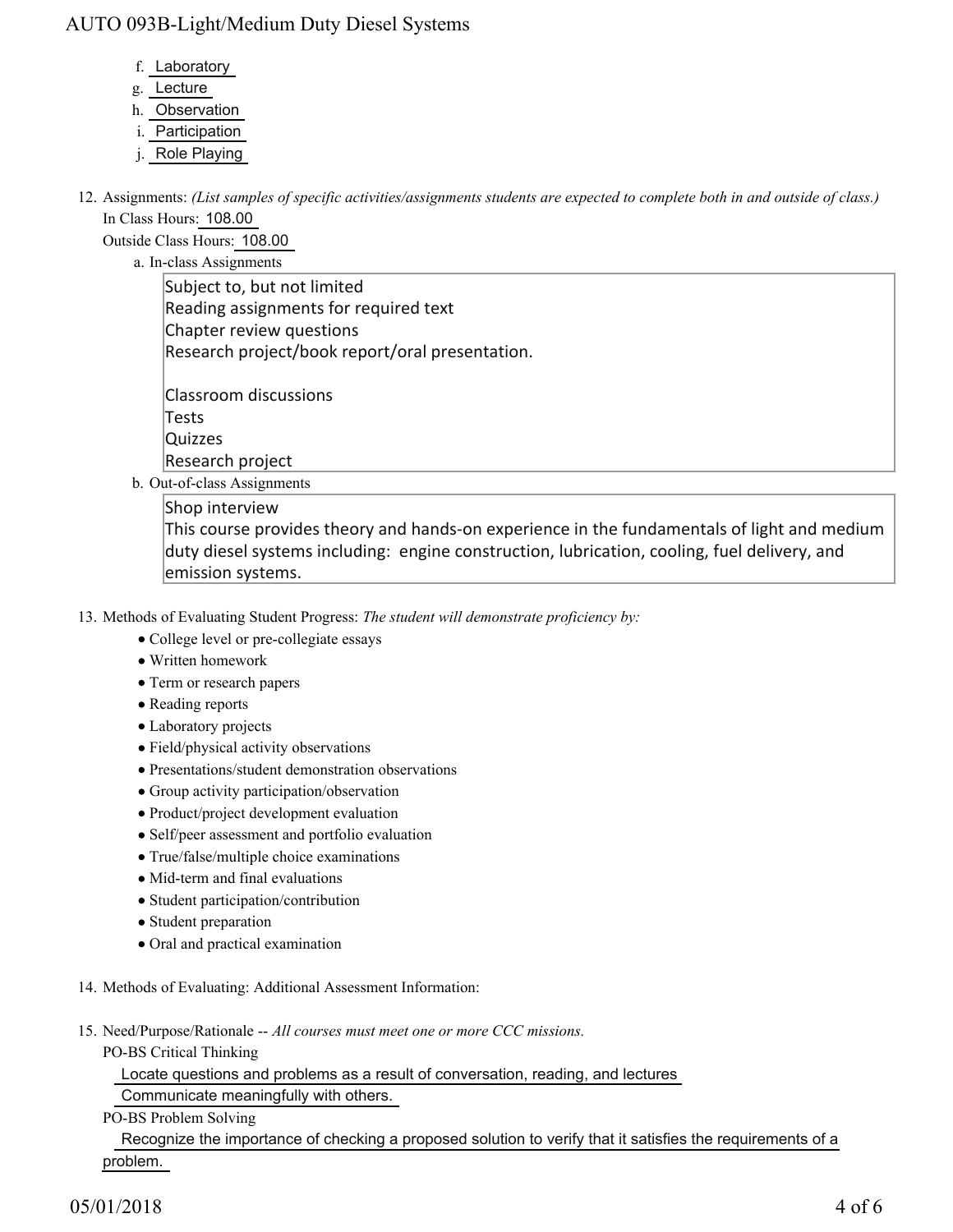|     | Identify what isn't known, but needs to be known in order to solve a problem (depending on the problem             |
|-----|--------------------------------------------------------------------------------------------------------------------|
|     | domain, reading and/or mathematical skills are helpful).                                                           |
|     | IO - Critical Thinking and Communication                                                                           |
|     | Apply principles of logic to problem solve and reason with a fair and open mind.                                   |
|     | IO - Global Citizenship - Ethical Behavior                                                                         |
|     | Integrate universally accepted values such as honesty, responsibility, respect, fairness, courage and              |
|     | compassion into judgments and decision-making.                                                                     |
|     | Exhibit respect for self and others.                                                                               |
|     |                                                                                                                    |
|     | 16. Comparable Transfer Course                                                                                     |
|     | <b>Course Number</b><br><b>Course Title</b><br><b>University System</b><br><b>Catalog Year</b><br>Campus           |
|     |                                                                                                                    |
|     |                                                                                                                    |
|     | 17. Special Materials and/or Equipment Required of Students:                                                       |
|     |                                                                                                                    |
|     | 18. Materials Fees:<br>Required Material?                                                                          |
|     | <b>Material or Item</b><br><b>Cost Per Unit</b><br><b>Total Cost</b>                                               |
|     |                                                                                                                    |
|     | 19. Provide Reasons for the Substantial Modifications or New Course:                                               |
|     |                                                                                                                    |
|     | Change requisite and entrance skills to Reading 061                                                                |
| 20. | a. Cross-Listed Course (Enter Course Code): AUTO-093B                                                              |
|     | b. Replacement Course (Enter original Course Code): AUTO-093B                                                      |
|     |                                                                                                                    |
|     | 21. Grading Method (choose one): Letter Grade Only                                                                 |
|     |                                                                                                                    |
|     | 22. MIS Course Data Elements                                                                                       |
|     | a. Course Control Number [CB00]: CCC000567626                                                                      |
|     | b. T.O.P. Code [CB03]: 94800.00 - Automotive Technology                                                            |
|     | c. Credit Status [CB04]: D - Credit - Degree Applicable                                                            |
|     | d. Course Transfer Status [CB05]: C = Non-Transferable                                                             |
|     | e. Basic Skills Status [CB08]: $2N = Not$ basic skills course                                                      |
|     | f. Vocational Status [CB09]: Clearly Occupational                                                                  |
|     | g. Course Classification [CB11]: Y - Credit Course                                                                 |
|     | h. Special Class Status [CB13]: N - Not Special                                                                    |
|     | i. Course CAN Code [CB14]: N/A                                                                                     |
|     | j. Course Prior to College Level [CB21]: $Y = Not$ Applicable                                                      |
|     | k. Course Noncredit Category [CB22]: Y - Not Applicable                                                            |
|     | 1. Funding Agency Category [CB23]: Y = Not Applicable                                                              |
|     | m. Program Status [CB24]: 1 = Program Applicable                                                                   |
|     | Name of Approved Program (if program-applicable): AUTOMOTIVE TECHNOLOGY                                            |
|     | Attach listings of Degree and/or Certificate Programs showing this course as a required or a restricted elective.) |
|     |                                                                                                                    |
|     | 23. Enrollment - Estimate Enrollment                                                                               |
|     | First Year: 12                                                                                                     |
|     | Third Year: 21                                                                                                     |
|     |                                                                                                                    |
|     | 24. Resources - Faculty - Discipline and Other Qualifications:                                                     |
|     | a. Sufficient Faculty Resources: Yes                                                                               |
|     | b. If No, list number of FTE needed to offer this course: N/A                                                      |

25. Additional Equipment and/or Supplies Needed and Source of Funding.